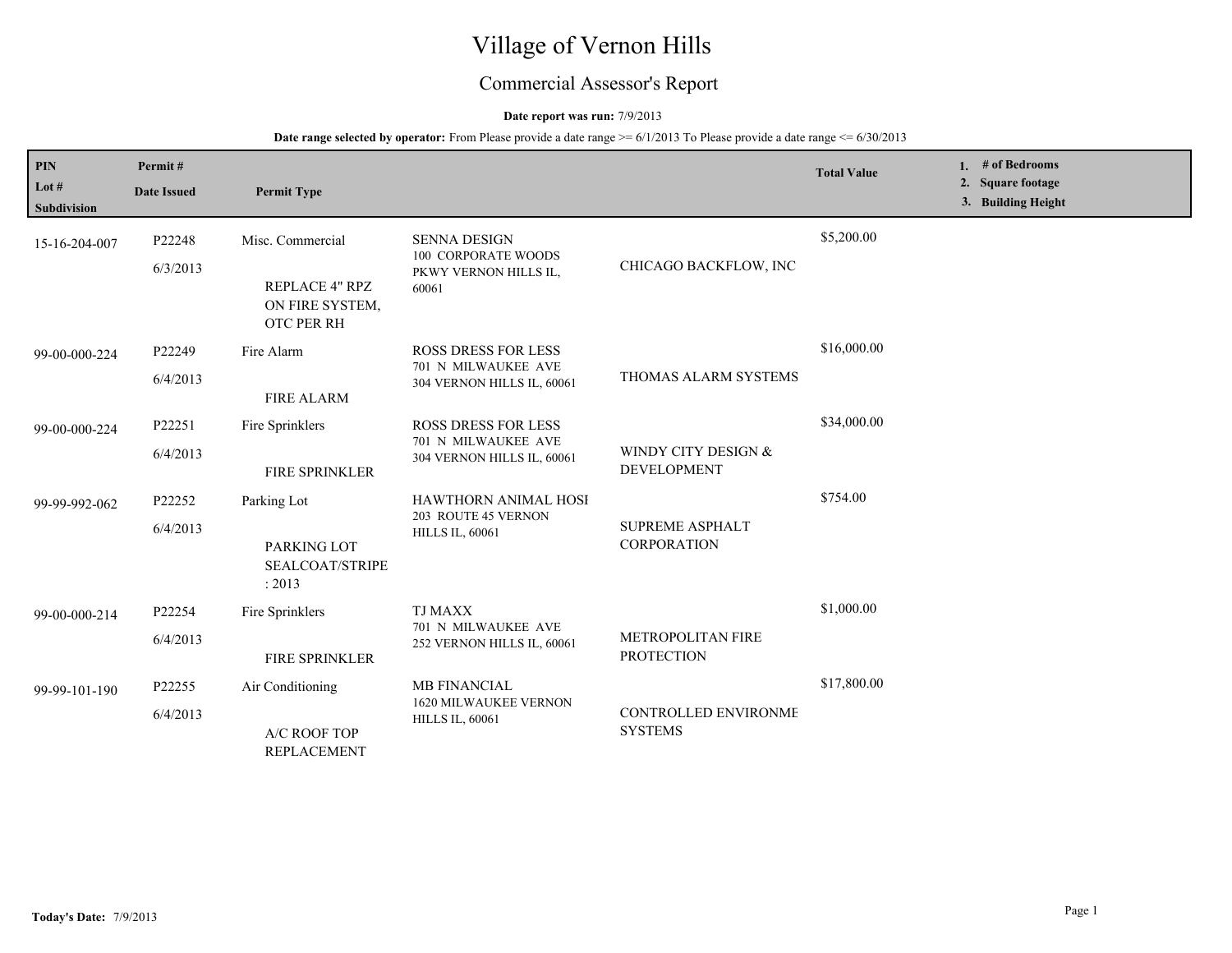| PIN                           | Permit#                                                                          |                                                                                            |                                                  |                                          | <b>Total Value</b> | 1. $#$ of Bedrooms                      |  |
|-------------------------------|----------------------------------------------------------------------------------|--------------------------------------------------------------------------------------------|--------------------------------------------------|------------------------------------------|--------------------|-----------------------------------------|--|
| Lot $#$<br><b>Subdivision</b> | <b>Date Issued</b>                                                               | <b>Permit Type</b>                                                                         |                                                  |                                          |                    | 2. Square footage<br>3. Building Height |  |
| 99-99-993-251                 | P22260<br>6/4/2013                                                               | Private Sidewalk                                                                           | 307 SOMERSET LN VERNON<br><b>HILLS IL, 60061</b> | DU BOIS PAVING CO                        | \$529.00           |                                         |  |
|                               | EXCAVATE $\&$<br><b>REMOVE</b><br><b>EXISTING</b><br><b>SIDEWALK 3</b><br>PIECES |                                                                                            |                                                  |                                          |                    |                                         |  |
| 99-99-100-382                 | P22262                                                                           | Parking Lot                                                                                | 0 OAKMONT VERNON HILLS                           |                                          | \$3,160.00         |                                         |  |
|                               | 6/4/2013                                                                         | <b>SEALCOAT</b><br>ALLEYWAYS,<br><b>OFFSET AREAS</b><br>AND RE-STRIPE                      | IL, 60061                                        | DU BOIS PAVING CO                        |                    |                                         |  |
| 99-99-999-988                 | P22263                                                                           | Parking Lot                                                                                | 0 BAY TREE VERNON HILLS                          |                                          | \$3,406.00         |                                         |  |
|                               | 6/4/2013                                                                         | <b>SEALCOAT</b><br><b>DRIVES AND</b><br>OFFSET PARKING                                     | IL, 60061                                        | DU BOIS PAVING CO                        |                    |                                         |  |
| 99-99-995-053                 | P22272                                                                           | Parking Lot                                                                                | 700 WOODLANDS PKWY                               | <b>GLANDER PAVING</b>                    | \$16,253.00        |                                         |  |
|                               | 6/5/2013                                                                         | PARKING -<br>PATCHING CRACK<br>SEALING, SEAL<br><b>COATING</b>                             | VERNON HILLS IL, 60061                           |                                          |                    |                                         |  |
| 99-99-990-908                 | P22273                                                                           | Private Sidewalk                                                                           | WILLOWS OF VERNON HIL<br>12 ECHO CT VERNON HILLS |                                          | \$3,800.00         |                                         |  |
|                               | 6/5/2013                                                                         | <b>SIDEWALK</b>                                                                            | IL, 60061                                        | PROFESSIONAL PAVING &<br><b>CONCRETE</b> |                    |                                         |  |
| 99-99-100-400                 | P22277                                                                           | Parking Lot                                                                                | PLYMOUTH FARMS TOWN                              |                                          | \$194,057.00       |                                         |  |
|                               | 6/5/2013                                                                         | <b>REPAIR</b><br><b>ROADWAYS ON</b><br>FARMINGDALE,<br><b>MALLARD AND</b><br><b>RUSSET</b> | 0 PLYMOUTH FARM<br>VERNON HILLS IL, 60061        | <b>RABINE PAVING</b>                     |                    |                                         |  |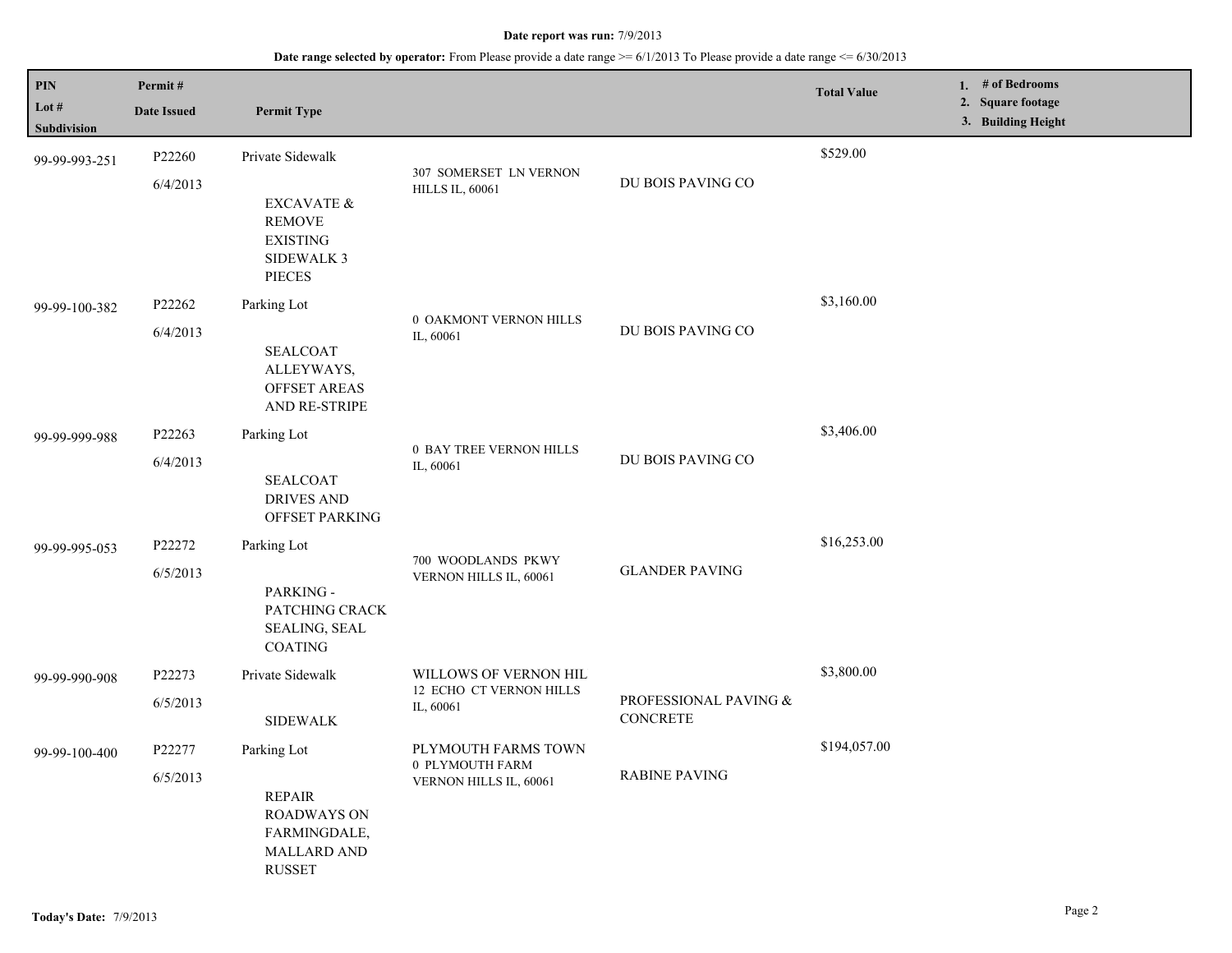| PIN                    | Permit#            |                                                                                         |                                                                                            |                                           | <b>Total Value</b> | 1. $#$ of Bedrooms<br>2. Square footage |
|------------------------|--------------------|-----------------------------------------------------------------------------------------|--------------------------------------------------------------------------------------------|-------------------------------------------|--------------------|-----------------------------------------|
| Lot $#$<br>Subdivision | <b>Date Issued</b> | <b>Permit Type</b>                                                                      |                                                                                            |                                           |                    | 3. Building Height                      |
| 99-99-101-241          | P22279             | Fire Sprinklers                                                                         | <b>ABBVIE</b>                                                                              |                                           | \$4,725.00         |                                         |
|                        | 6/6/2013           | FIRE SPRINKLER                                                                          | 75 FAIRWAY suite 400<br>VERNON HILLS IL, 60061                                             | USA FIRE PROTECTION                       |                    |                                         |
| 99-99-999-539          | P22291             | Parking Lot                                                                             | <b>GLACIER ICE ARENA</b><br>670 N LAKEVIEW PKY                                             |                                           | \$22,996.00        |                                         |
|                        | 6/7/2013           | PARKING LOT                                                                             | VERNON HILLS IL, 60061                                                                     | MAUL ASPHALT $\&$<br><b>SEALCOATING</b>   |                    |                                         |
| 99-00-000-240          | P22293             | Demolition                                                                              | PIER 1<br>701 N MILWAUKEE AVE                                                              |                                           | \$36,000.00        |                                         |
|                        | 6/7/2013           | DEMO OF<br><b>EXISTING PIER 1</b><br><b>BLDG</b>                                        | 360 VERNON HILLS IL, 60061                                                                 | PRAIRIE CONTRACTORS, IN                   |                    |                                         |
| 99-00-000-164          | P22296             | Commercial Alteration                                                                   | <b>ULTA</b><br>700 N MILWAUKEE AVE<br>117 VERNON HILLS IL, 60061                           | RGLA SOLUTIONS, INC                       | \$300,000.00       |                                         |
|                        | 6/7/2013           | <b>INTERIOR</b><br><b>BUILDOUT: ULTA</b><br><b>BEAUTY</b>                               |                                                                                            |                                           |                    |                                         |
| 15-10-304-005          | P22301             | HVAC - Combination                                                                      | <b>BRIDGEVIEW BANK GROU!</b><br>1175 CORPORATE WOODS<br>PKWY 110 VERNON HILLS IL,<br>60061 | ALLIED AIR CONDITIONING<br><b>HEATING</b> | \$95,900.00        |                                         |
|                        | 6/10/2013          | <b>ROOFTOP UNIT</b><br>W/LIKE                                                           |                                                                                            |                                           |                    |                                         |
| 15-03-102-006          | P22304             | <b>Trash Enclosures</b>                                                                 | RIVERTREE SHOPPING CEN<br>701 N MILWAUKEE AV                                               |                                           | \$13,000.00        |                                         |
|                        | 6/10/2013          | <b>TRASH</b><br><b>ENCLOSURE</b><br><b>BEHIND</b><br><b>DISCOVERY</b><br><b>CLOTHES</b> | VERNON HILLS IL, 60061                                                                     | RIGGSBY COMPANY                           |                    |                                         |
| 99-99-100-406          | P22306             | Private Sidewalk                                                                        | HAWTHORN VILLAGE COM<br>0 HAWTHORN VILLAGE                                                 |                                           | \$5,238.00         |                                         |
|                        | 6/10/2013          | <b>PARTIAL</b><br><b>SIDEWALK</b><br>REPLACEMENT:<br>2013                               | <b>COMMONS VERNON HILLS</b><br>IL, 60061                                                   | DEL CONCRETE, INC                         |                    |                                         |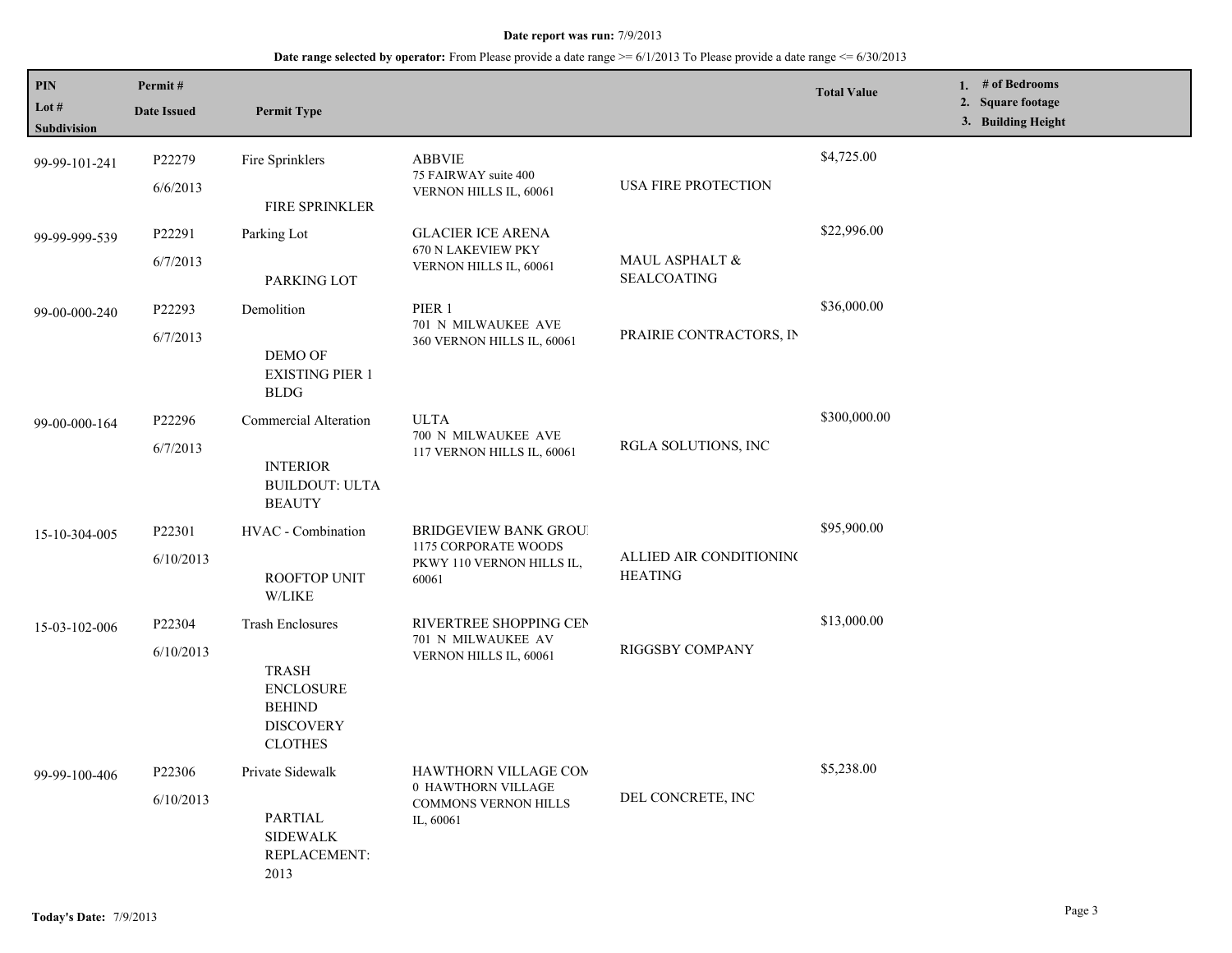| PIN<br>Lot $#$<br><b>Subdivision</b> | Permit#<br><b>Date Issued</b> | <b>Permit Type</b>                                                                      |                                                                                    |                                        | <b>Total Value</b> | 1. # of Bedrooms<br>2. Square footage<br>3. Building Height |
|--------------------------------------|-------------------------------|-----------------------------------------------------------------------------------------|------------------------------------------------------------------------------------|----------------------------------------|--------------------|-------------------------------------------------------------|
| 15-03-102-006                        | P22307<br>6/10/2013           | Private Sidewalk<br>PARTIAL<br><b>SIDEWALK</b><br>REPLACEMENT:20<br>13                  | RIVERTREE SHOPPING CEN<br>701 N MILWAUKEE AV<br>VERNON HILLS IL, 60061             | DEL CONCRETE, INC                      | \$5,909.00         |                                                             |
| 99-00-000-714                        | P22313<br>6/11/2013           | Certificate of Occupancy<br>CO: SCRGI                                                   | <b>SCRGI</b><br>175 E HAWTHORN PKY<br>suite 330 VERNON HILLS IL,<br>60061          | <b>SCRGI</b>                           |                    |                                                             |
| 99-00-000-067                        | P22316<br>6/12/2013           | Sign<br><b>SIGNS: LAZY BOY</b>                                                          | <b>LAZY BOY</b><br>399 MILWAUKEE AVE<br>VERNON HILLS IL, 60061                     | DOYLE SIGNS INC.                       | \$10,000.00        |                                                             |
| 15-04-402-016                        | P22322<br>6/14/2013           | Misc. Commercial<br><b>NEW</b><br><b>LANDSCAPING</b>                                    | <b>CAREFUSION</b><br><b>75 N FAIRWAY DR VERNON</b><br><b>HILLS IL, 60061</b>       | <b>JAMES MARTIN ASSOCIATI</b>          | \$80,000.00        |                                                             |
| 99-99-101-053                        | P22332<br>6/14/2013           | Misc. Electrical<br><b>MONUMENT</b><br>LIGHT REPAIR<br>HUNTINGTON &<br><b>BOARDMOOR</b> | 0 GREGG'S PKY VERNON<br><b>HILLS IL, 60061</b>                                     | CONTRACTORS ELECTRIC<br><b>SERVICE</b> | \$4,500.00         |                                                             |
| 99-00-000-234                        | P22335<br>6/17/2013           | Sign<br>SIGN: SUSHI<br><b>KAMON</b>                                                     | <b>SUSHI KAMON</b><br>701 N MILWAUKEE AVE<br>344 VERNON HILLS IL, 60061            | ALL WAY SIGN INC                       | \$1,000.00         | 3.16.00                                                     |
| 99-00-000-707                        | P22340<br>6/17/2013           | Certificate of Occupancy<br><b>CO: PORTRAIT</b><br>HEALTH CENTERS                       | PORTRAIT HEALTH CENTE<br>175 E HAWTHORN PKY<br>suite 235 VERNON HILLS IL,<br>60061 |                                        |                    |                                                             |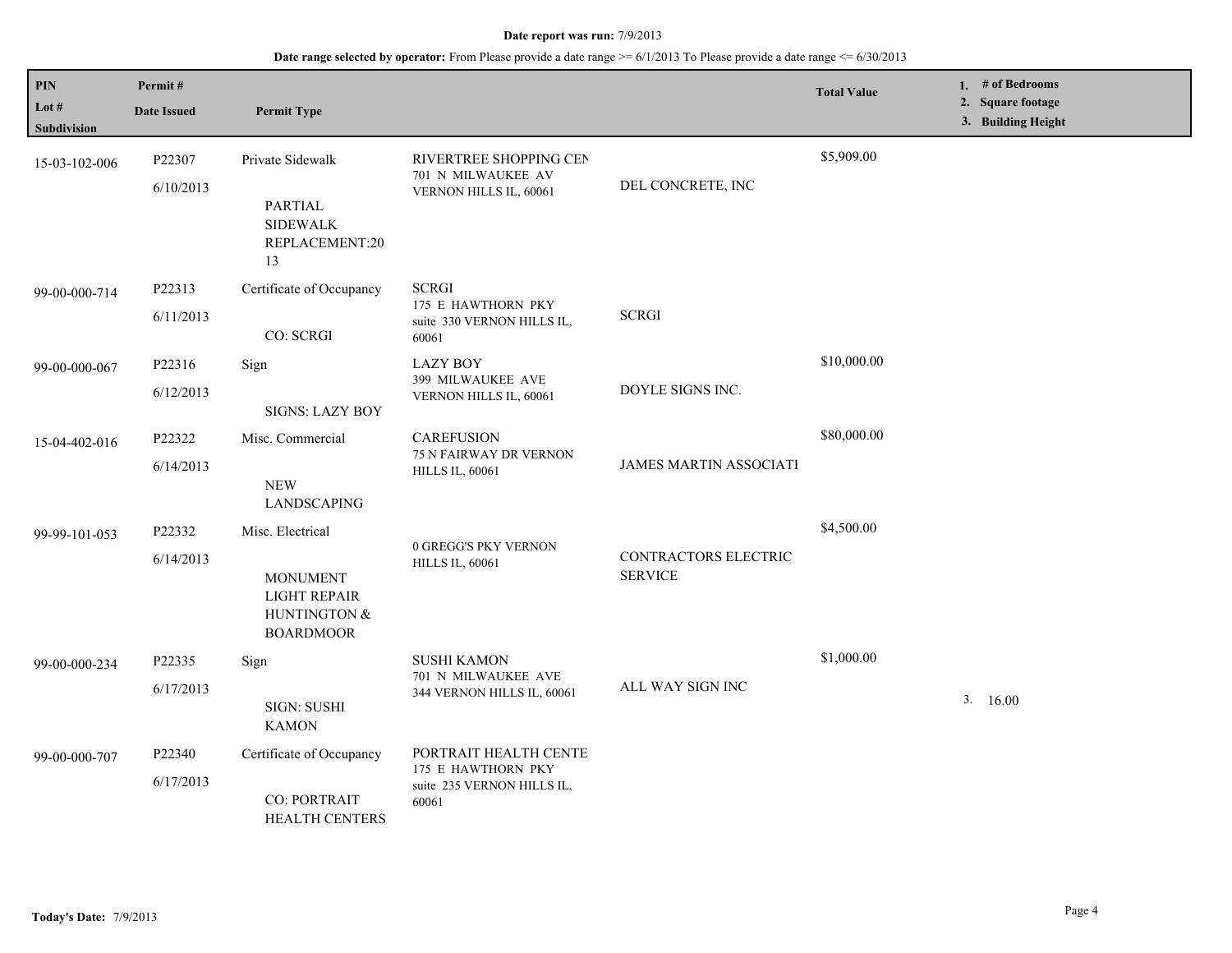| PIN<br>Lot $#$ | Permit#<br><b>Date Issued</b>                                                       | <b>Permit Type</b>                                                           |                                                                                        |                                      | <b>Total Value</b> | 1. # of Bedrooms<br>2. Square footage |
|----------------|-------------------------------------------------------------------------------------|------------------------------------------------------------------------------|----------------------------------------------------------------------------------------|--------------------------------------|--------------------|---------------------------------------|
| Subdivision    |                                                                                     |                                                                              |                                                                                        |                                      |                    | 3. Building Height                    |
| 99-00-000-164  | P22344                                                                              | Voice/Data                                                                   | <b>ULTA</b><br>700 N MILWAUKEE AVE                                                     |                                      | \$5,000.00         |                                       |
|                | 6/18/2013                                                                           | <b>VOICE AND DATA</b>                                                        | 117 VERNON HILLS IL, 60061                                                             | PERSONAL COMMUNICATI                 |                    |                                       |
| 99-99-100-268  | P22346                                                                              | Certificate of Occupancy                                                     | <b>HALLOWEEN CITY</b><br>413 N MILWAUKEE AVE                                           |                                      |                    |                                       |
|                | 6/18/2013                                                                           | PARTY CITY CORP<br>DBA-<br><b>HALLOWEEN CITY</b><br>AUG-SEPT2013             | unit 100 VERNON HILLS IL,<br>60061                                                     | PARTY CITY DBA HALLOW<br><b>CITY</b> |                    |                                       |
| 99-99-992-884  | P22348                                                                              | Misc. Commercial                                                             | <b>VANILLA BOX</b><br>278 HAWTHORN VILLAGE<br><b>COMMONS VERNON HILLS</b><br>IL, 60061 |                                      | \$29,720.00        |                                       |
|                | 6/18/2013                                                                           | VANILLA BOX                                                                  |                                                                                        | RIGGSBY COMPANY                      |                    |                                       |
| 99-99-995-486  | P22349                                                                              | Commercial Alteration                                                        | <b>TACO BELL</b><br>906 HAWTHORN CENTER<br>VERNON HILLS IL, 60061                      | CAPITAL ARCHITECTS, LLC              | \$40,000.00        |                                       |
|                | 6/18/2013                                                                           | REMODEL: TACO<br><b>BELL</b>                                                 |                                                                                        |                                      |                    |                                       |
| 99-99-992-541  | P22352                                                                              | Commercial Alteration                                                        | SHOE DEPT. ENCORE<br>227 HAWTHORN CENTER                                               | SHOE SHOW, INC                       | \$240,785.00       |                                       |
|                | 6/19/2013                                                                           | <b>BUILDOUT: SHOE</b><br>DEPT. ENCORE                                        | VERNON HILLS IL, 60061                                                                 |                                      |                    |                                       |
| 15-04-201-002  | P22354                                                                              | Parking Lot                                                                  | HAWTHORN HILLS SQUAR<br>700 N MILWAUKEE AVE                                            |                                      | \$5,000.00         |                                       |
|                | 6/19/2013<br>PARKING LOT:<br><b>STRIPE 2013</b>                                     | VERNON HILLS IL, 60061                                                       | ACE OF SPRAY                                                                           |                                      |                    |                                       |
| 99-99-999-325  | P22356                                                                              | Misc. Commercial                                                             | WESTFIELD SHOPPINGTOW                                                                  |                                      | \$200,000.00       |                                       |
|                | 6/19/2013<br>SE ENTRY:<br><b>DEMOLITION AND</b><br><b>FOUNDATION</b><br><b>WORK</b> | <b>122 HAWTHORN CENTER</b><br><b>CANNON DESIGN</b><br>VERNON HILLS IL, 60061 |                                                                                        |                                      |                    |                                       |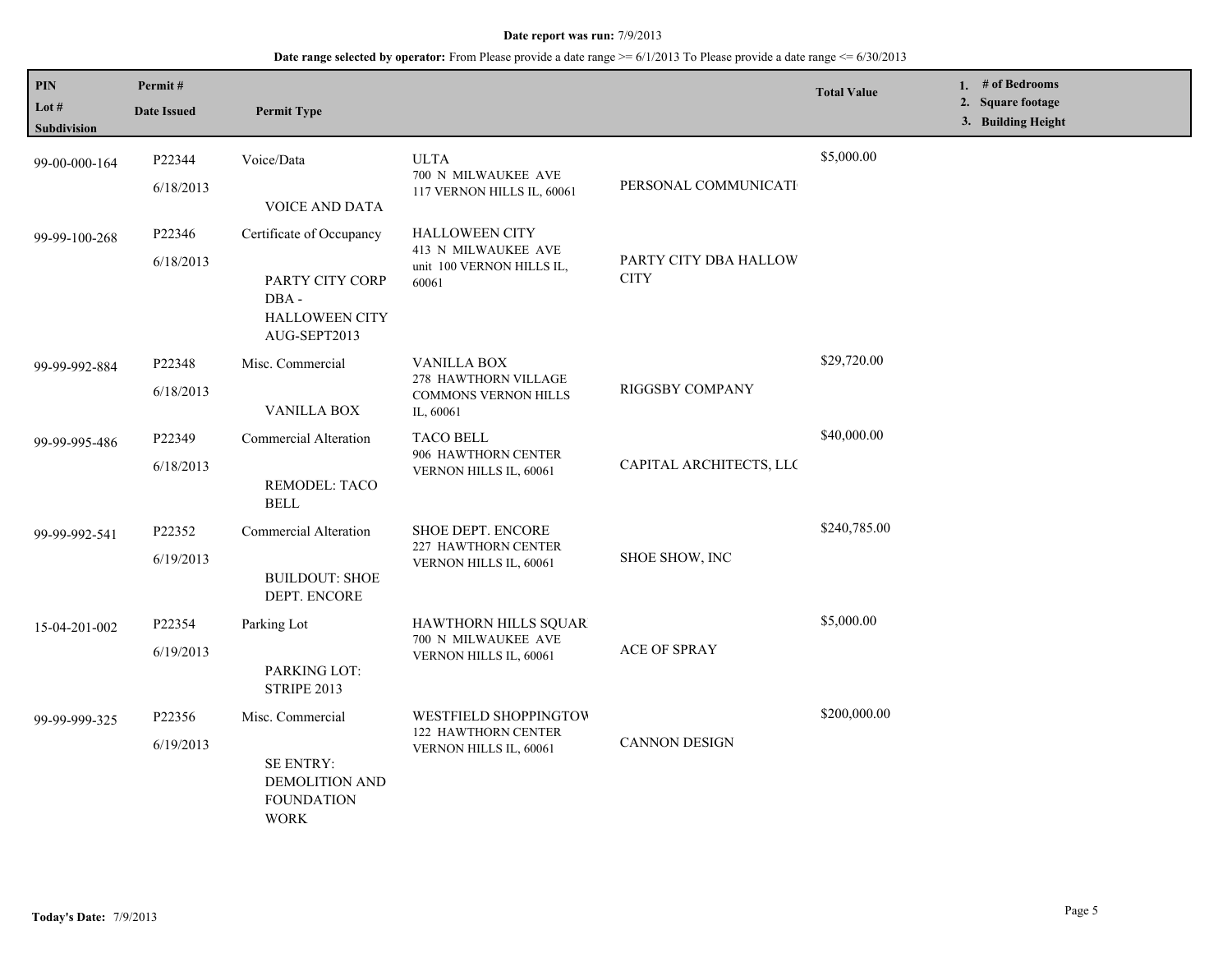| PIN<br>Lot #<br><b>Subdivision</b> | Permit#<br><b>Date Issued</b> | <b>Permit Type</b>                                                                                             |                                                                               |                              | <b>Total Value</b> | 1. # of Bedrooms<br>2. Square footage<br>3. Building Height |
|------------------------------------|-------------------------------|----------------------------------------------------------------------------------------------------------------|-------------------------------------------------------------------------------|------------------------------|--------------------|-------------------------------------------------------------|
| 99-99-999-325                      | P22357<br>6/19/2013           | Misc. Commercial<br><b>SW ENTRY:</b><br><b>DEMOLITION &amp;</b><br><b>FOUNDATION</b><br>$C-004C$               | <b>WESTFIELD SHOPPINGTOW</b><br>122 HAWTHORN CENTER<br>VERNON HILLS IL, 60061 | <b>CANNON DESIGN</b>         | \$150,000.00       |                                                             |
| 99-00-000-240                      | P22368<br>6/20/2013           | Commercial New<br><b>NEW BLDG:</b><br>CHICK-FIL-A                                                              | CHICK-FIL-A<br>701 N MILWAUKEE AVE<br>360 VERNON HILLS IL, 60061              | CHICK-FIL-A, INC             | \$700,000.00       | 2. 4,927.00<br>3. 24.00                                     |
| 99-00-000-732                      | P22370<br>6/20/2013           | Commercial Alteration<br>DEMO UNIT<br><b>BEFORE</b><br><b>ALTERATION -</b><br><b>CROSSFIT</b><br><b>CARBON</b> | <b>CROSSFIT CARBON</b><br>100 N FAIRWAY DR 110<br>VERNON HILLS IL, 60061      | A.J. ROGERS & CO.            | \$2,000.00         |                                                             |
| 15-04-111-014                      | P22375<br>6/21/2013           | <b>Commercial Alteration</b><br><b>INTERIOR</b><br><b>BUILDOUT</b>                                             | MIDWEST ENGINEERING<br>740 N LAKEVIEW PKY suite B<br>VERNON HILLS IL, 60061   | MIDWEST ENGINEERING          | \$30,000.00        |                                                             |
| 99-99-999-682                      | P22376<br>6/21/2013           | Misc. Electrical<br>LOW VOLTAGE<br><b>SECURITY &amp;</b><br><b>ACCESS CONTROL</b>                              | HIGH SIERRA<br>990 CORPORATE WOODS<br>VERNON HILLS IL, 60061                  | <b>KEYTH SECURITY SYSTEM</b> | \$2,500.00         |                                                             |
| 99-00-000-244                      | P22377<br>6/21/2013           | Misc. Commercial<br><b>ELECTRICAL</b><br><b>UPGRADES AND</b><br><b>NEW CARPET</b>                              | ANNA'S HALLMARK<br>108 HAWTHORN CENTER<br>VERNON HILLS IL, 60061              | UMBDENSTOCK ELECTRIC         | \$15,000.00        |                                                             |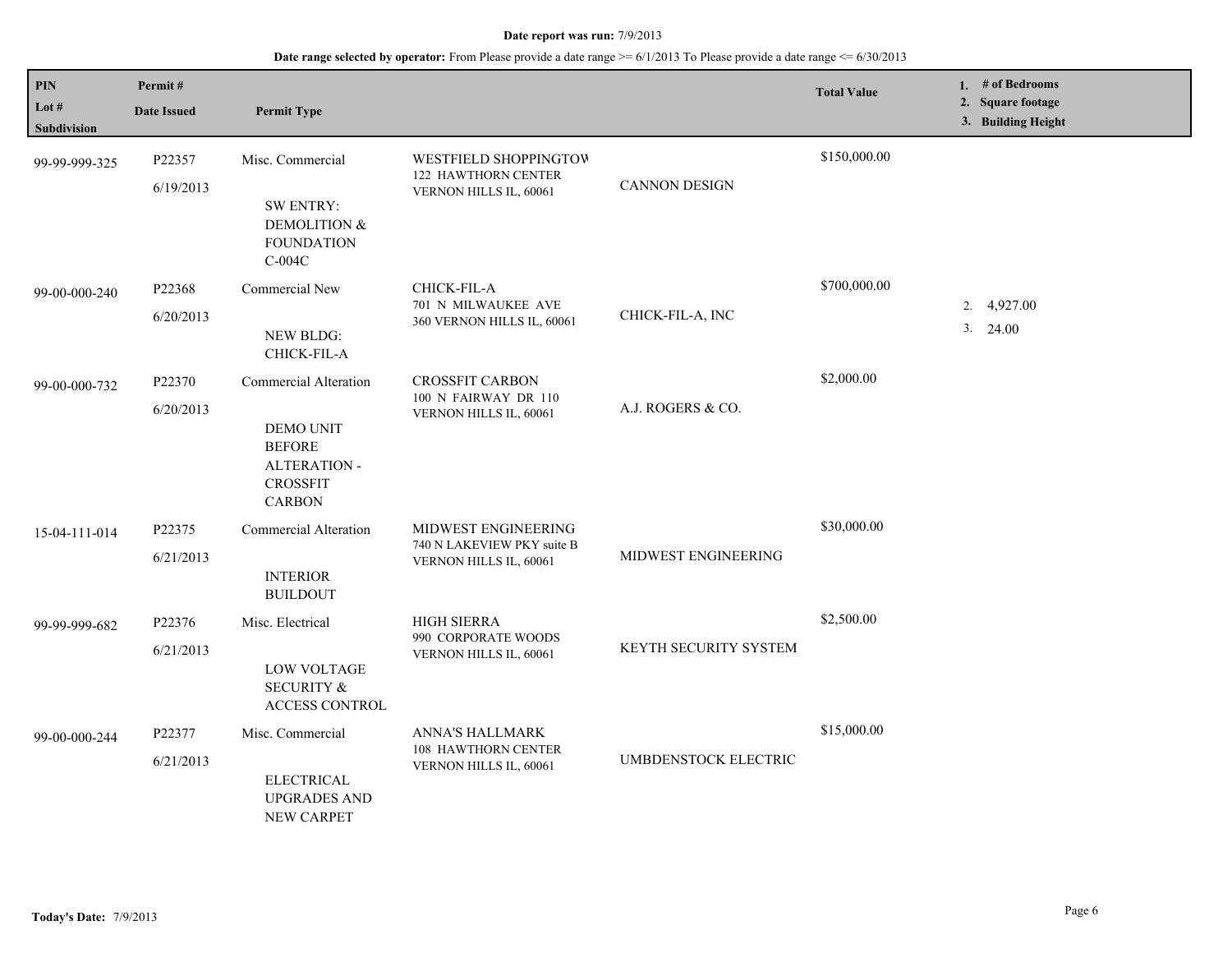| $\mathbf{PIN}$<br>Lot $#$<br><b>Subdivision</b> | Permit#<br><b>Date Issued</b> | <b>Permit Type</b>                                                                                            |                                                                                |                                | <b>Total Value</b> | 1. $#$ of Bedrooms<br>2. Square footage<br>3. Building Height |
|-------------------------------------------------|-------------------------------|---------------------------------------------------------------------------------------------------------------|--------------------------------------------------------------------------------|--------------------------------|--------------------|---------------------------------------------------------------|
| 99-00-000-744                                   | P22379<br>6/21/2013           | Fire Sprinklers<br>FIRE SPRINKLER<br>FOR SCHOOL<br><b>EXPANSION INTO</b><br>SUITES 104&105                    | <b>COMMUNITY HIGH SCHOO</b><br>50 N LAKEVIEW PKY 101<br>VERNON HILLS IL, 60061 | <b>WOLVERINE FIRE PROTECT</b>  | \$10,000.00        |                                                               |
| 99-99-101-267                                   | P22380<br>6/21/2013           | Commercial Alteration<br><b>BUILDOUT: RED</b><br><b>MANGO</b>                                                 | <b>RED MANGO</b><br>445 TOWNLINE RD unit A-2<br>VERNON HILLS IL, 60061         | ROSEWOOD CONSTRUCTIC           | \$90,000.00        |                                                               |
| 99-00-000-155                                   | P22382<br>6/24/2013           | Commercial Alteration<br><b>INTERIOR</b><br>BUILDOUT-<br><b>ADDITIONAL</b><br>SHOWROOM FOR<br>FIREPLACES PLUS | NAPOLEON FIREPLACE SH<br>700 N MILWAUKEE AVE<br>103 VERNON HILLS IL, 60061     | KMD CONSTRUCTION               | \$40,000.00        |                                                               |
| 99-00-000-223                                   | P22383<br>6/24/2013           | Sign<br>SIGN: PIER 1<br><b>IMPORTS</b>                                                                        | PIER 1 IMPORTS<br>701 N MILWAUKEE AVE<br>302 VERNON HILLS IL, 60061            | <b>IMAGEONE INDUSTRIES, IN</b> | \$3,000.00         | 63.51<br>2.<br>3.<br>25.30                                    |
| 99-99-100-830                                   | P22389<br>6/25/2013           | Parking Lot<br>CRACKFILLL,<br><b>RESTRIPE - 261 471</b><br><b>TOWNLINE RD</b>                                 | ASPEN PARTNERS, LLC<br><b>261 TOWNLINE VERNON</b><br><b>HILLS IL, 60061</b>    |                                | \$3,100.00         |                                                               |
| 99-99-101-068                                   | P22390<br>6/25/2013           | Parking Lot<br>CRACKFILLL,<br><b>RESTRIPE - TOWN</b><br><b>CENTER</b>                                         | 0 VERNON HILLS TOWN<br>CENTER VERNON HILLS IL,<br>60061                        | PATRIOT MAINTENANCE IN         | \$2,500.00         |                                                               |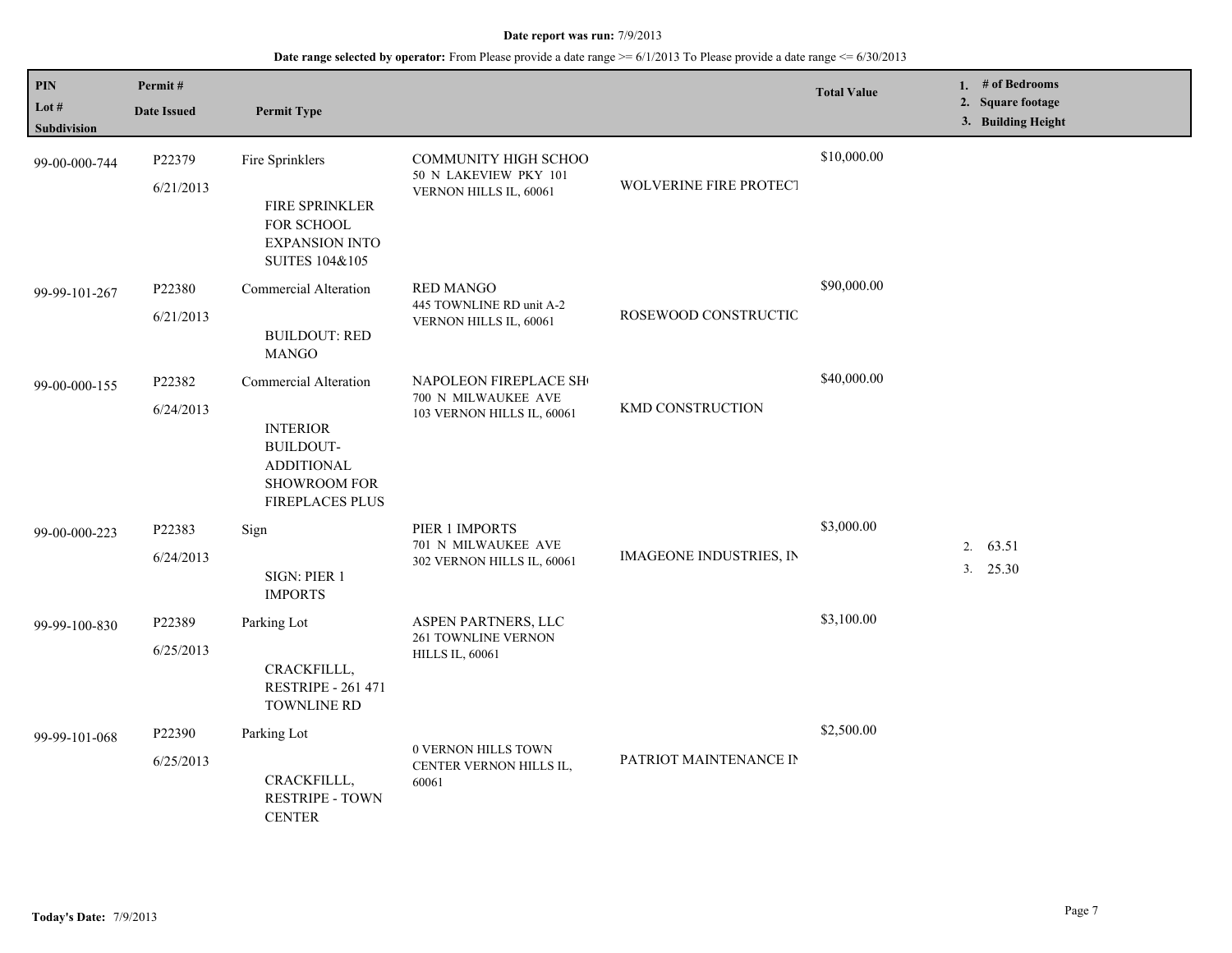| PIN<br>Lot $#$<br><b>Subdivision</b> | Permit#<br><b>Date Issued</b>   | <b>Permit Type</b>                                                      |                                                                        |                                      | <b>Total Value</b> | 1. # of Bedrooms<br>2. Square footage<br>3. Building Height |
|--------------------------------------|---------------------------------|-------------------------------------------------------------------------|------------------------------------------------------------------------|--------------------------------------|--------------------|-------------------------------------------------------------|
| 99-00-000-168                        | P22391<br>6/25/2013             | <b>Commercial Alteration</b><br><b>BUILDOUT: KID</b><br><b>TO KID</b>   | KID TO KID<br>700 N MILWAUKEE AVE<br>124 VERNON HILLS IL, 60061        | KID TO KID                           | \$35,000.00        |                                                             |
| 15-03-102-006                        | P22395<br>6/26/2013             | Re-Roofing<br>REROOF, NE<br><b>SECTION OF</b><br>COMPLEX, OTC<br>PER CK | RIVERTREE SHOPPING CEN<br>701 N MILWAUKEE AV<br>VERNON HILLS IL, 60061 | DDP ROOFING SERVICES<br>(UNLTD)      | \$62,575.00        |                                                             |
| 99-99-101-059                        | P22396<br>6/27/2013             | Certificate of Occupancy<br><b>CO: HANDMADE</b><br><b>CERAMIC GIFTS</b> | HANDMADE CERAMIC GIF<br>1035 HAWTHORN CENTER<br>VERNON HILLS IL, 60061 |                                      |                    |                                                             |
| 99-99-995-053                        | P22397<br>6/27/2013             | Fire Sprinklers<br>FIRE SPRINKLER -<br><b>HYDRAFORCE</b>                | <b>HYDRA FORCE</b><br>700 WOODLANDS PKWY<br>VERNON HILLS IL, 60061     | UNITED STATES ALLIANCE               | \$3,200.00         |                                                             |
| 99-00-000-223                        | P22398<br>6/27/2013             | Voice/Data<br><b>LOW VOLTAGE</b><br>VOICE AND DATA                      | PIER 1 IMPORTS<br>701 N MILWAUKEE AVE<br>302 VERNON HILLS IL, 60061    | PACEY ELECTRICAL & TEC<br><b>LLC</b> | \$8,900.00         |                                                             |
| 99-99-999-915                        | P22399<br>6/27/2013             | Parking Lot<br>SEALCOAT, STRIPE<br>,CRACKFILL: 2013                     | 704 DEERPATH DR VERNON<br><b>HILLS IL, 60061</b>                       | R.A. PETERSON CO                     | \$14,500.00        |                                                             |
| 15-04-201-002                        | P <sub>22401</sub><br>6/27/2013 | Parking Lot<br>PARKING LOT -<br><b>HAWTHORN HILLS</b><br><b>SQUARE</b>  | HAWTHORN HILLS SQUAR<br>700 N MILWAUKEE AVE<br>VERNON HILLS IL, 60061  | BLACK ROCK MILLING &<br>PAVING CO.   | \$45,500.00        |                                                             |